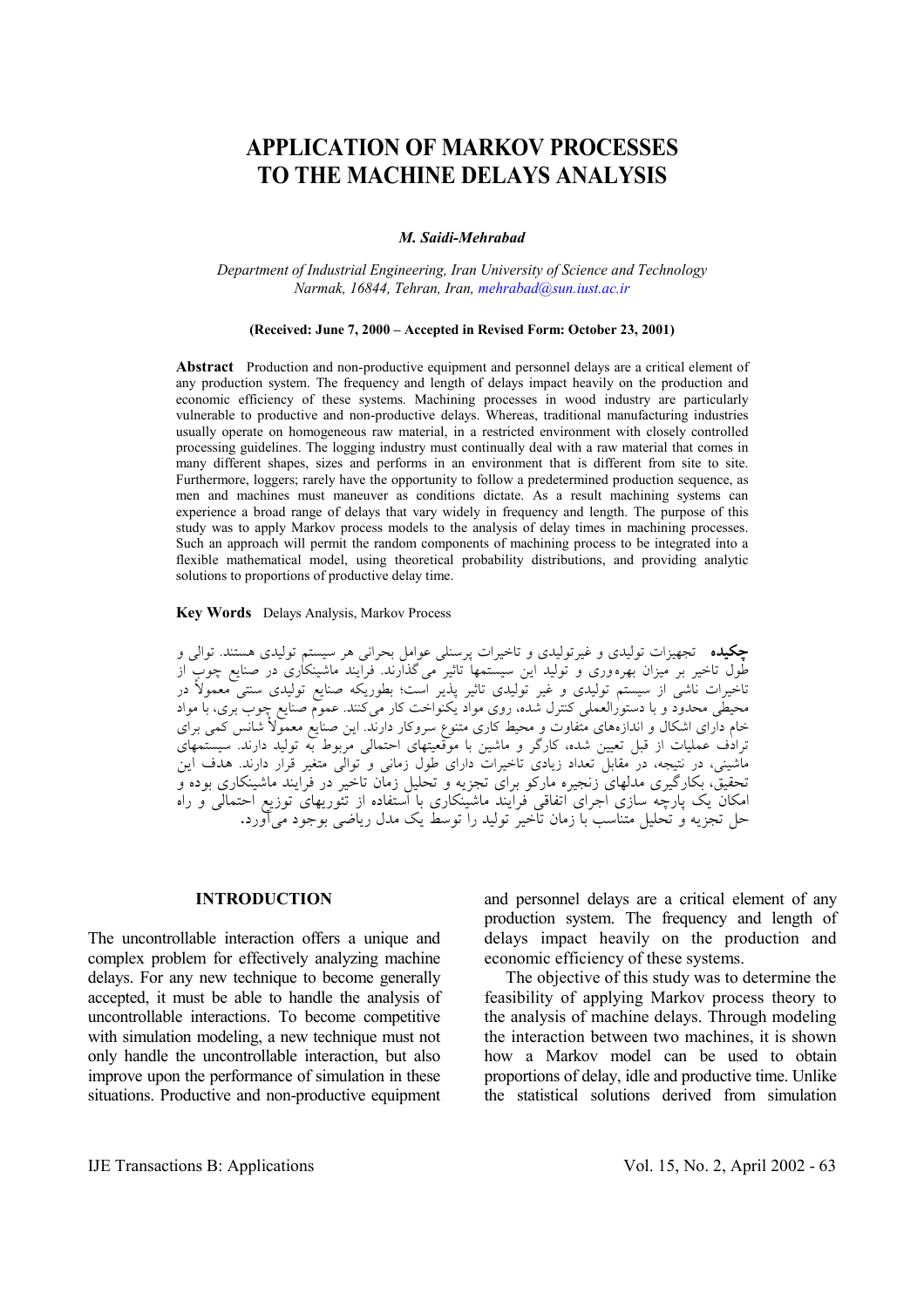models, the Markov model improves upon this by providing an analytic solution. The Markov model also avoids the problems of correlated output data from simulations by explicitly recognizing that any possible future state is dependent only on the current state of the system and is conditionally independent of the past history of the system.

 The methodology for building a Markov model requires dealing with only two probability distributions, the Erlang and mixed Erlang, for modeling time based activities (such as cycle times) of the interacting machines. These probability distributions in turn, provide the necessary data for developing a system of algebraic equations for solving the Markov process model.

# **BACKGROUND**

With well-developed techniques for analyzing productivity in traditional industries, we see a great deal of this methodology extrapolated to the non-traditional timber-harvesting environment. The constancy of traditional industrial productivity has led to standardization in a very deterministic fashion (i.e., usually via regression estimates). Managers are most concerned with developing normal performance ratings that provide benchmarks for evaluating employee performance.

 Traditional industrial productivity is assumed to approximate a normal distribution [1]. Normally distributed production times are taken as indicative of consistent work habits and normal work pacing, Steffy and Darby [2]. Cite non-symmetric production distributions as evidence of some abnormality. Positively skewed distributions are deemed to be indicative of restricted work output, due possibly to machine cycle time restrictions or other dependent operations. Alternatively, negatively skewed productivity distributions may indicate a worker is motivated to work slowly, but sets a limit on maximum cycle time. Applying general statements of this type to timber harvesting would be improper, since the variation in operating conditions will inevitably cause departure from symmetry in performance distributions.

 Various methods have been utilized to study machine cycle time delays, including: case studies, regression analysis, and simulation. Case studies generally focus upon developing simple summary statistics from observations on a system operating in a restricted setting [3]. There is generally no attempt to build a model to analyze the system and test possible modifications in system components.

## **METHODS**

The purpose of this study was to apply Markov process models to the analysis of delay times in cable logging systems. Such an approach will permit the random components of the cable logging production systems to be integrated into a flexible mathematical model, using theoretical probability distributions, and providing analytic solutions to proportions of productive and delay time.

# **CONTINUOUS PARAMETER MARKOV THEORY**

Markov process theory provides a powerful mechanism for investigating the steady-state performance of production systems. The underlying construct of all Markov processes is that the probability a system will be in a given state at time t  $_{n+1}$  may be determined from the knowledge of its state at  $t_n$  and is conditionally independent of the history of the system before  $t_n$ . For this study, the state of the system is assumed to be discrete, so that it can be described in terms of specific stages or phases of production or delay. Because timber harvesting systems are configured with finite numbers of machine and personnel. operating on finite numbers of trees or stems, discrete state processes will generally be used in modeling such systems.

 Continuous parameter Markov models permit an analysis of the system at any time t within any of the stages of the system, providing a more realistic analysis of logging operations where activities and production level change continuously. Using a discrete parameter Markov process would restrict the analysis to fixed points in time and would not adequately describe the probabilistic behavior of the system for decisionmaking purposes.

 The probabilistic behavior of a discrete state, continuous parameter Markov process is governed by two quantities. The first is the vector of probabilities for the initial states of the system. Since this study focuses on steady-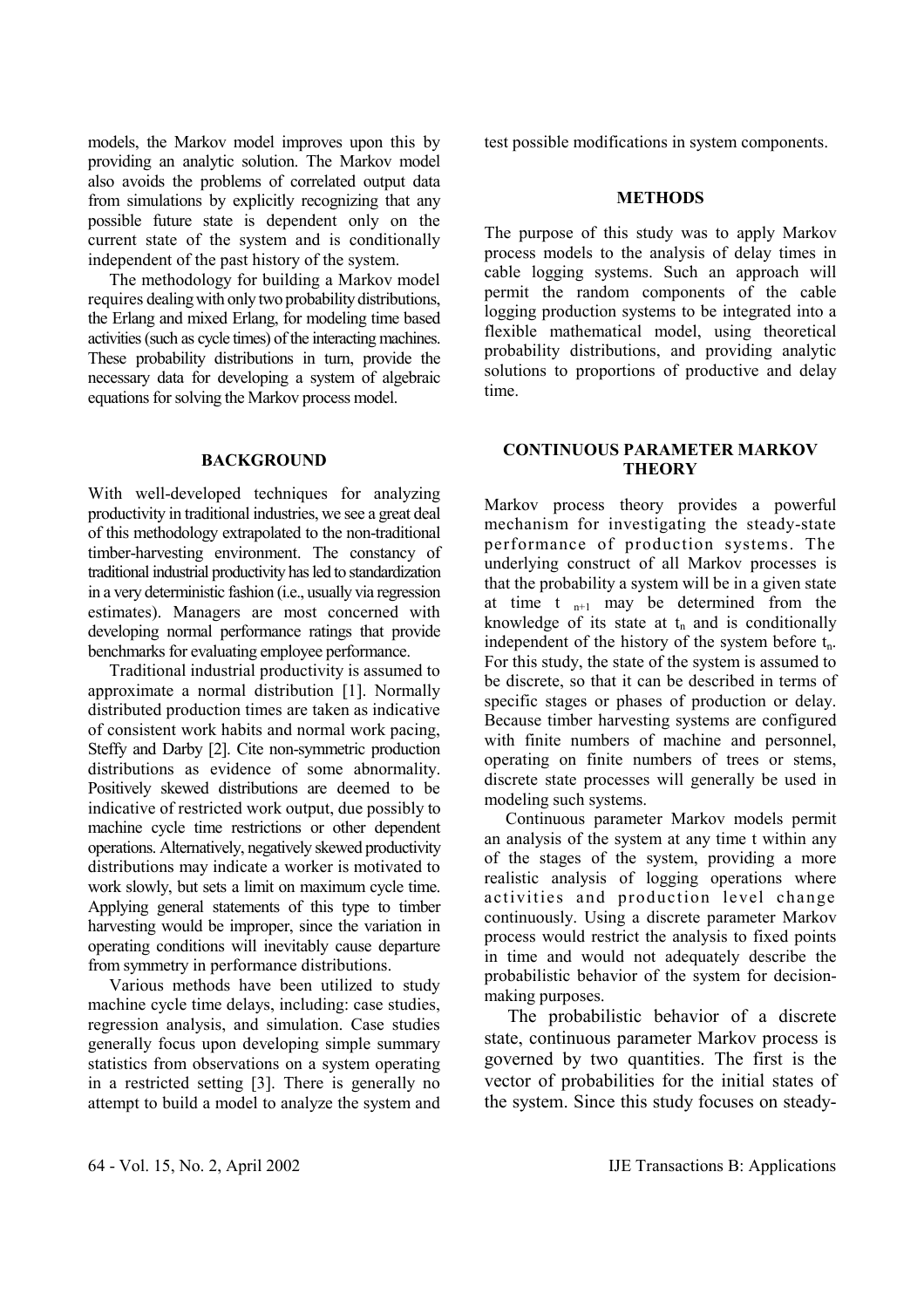state behavior, the system is assumed to have been in operation for a sufficiently long period of time, so that any effect of these initial conditions is largely irrelevant. Second is the matrix of transition probabilities, p (t). Each element of  $p(t)$ ,  $p_{ii}(t)$ , represents the probability of moving from state i to state j, over an interval of time of length t. Of crucial importance in continuous parameter Markov process theory is the requirement that the process spend a negative exponentially distributed amount of time in state i, before making a transition into a different state *i* [4]. The implication is that the time the process spends in state i is dependent only on the state being visited. Otherwise, information about past or future states and the time the process had been in the current state would be relevant to the prediction of the next state, which violates the Markov property.

 The forgetfulness property of the exponential and the specific type of dependence is what guarantees that the process is Markovian.

# **STATISTICAL MODELS FOR DATA ANALYSIS**

As stated before the major objective of this study is to determine steady-state proportions of productive and delay time for cable logging systems. A secondary objective is to illustrate how the Markov models can be formulated using basic probability and statistical tools those are relatively easy to conceptualize and use.

 In an effort to maintain a high degree of utility, yet be useful and easy to understand, a single class of probability distributions is used for this analysis: Erlang distributions. Erlang distributions are very useful because they represent a large, twoparameter family of distributions permitting only nonnegative values [5]. The distributions range all the way from the "pure random" exponential type to the completely regular, constant service-time situation [6]. Although, the Erlang family will not fit all possible production/delay time distributions, they will fit many of those encountered practice.

One of the recurring problems with simulation

has been the difficulty in understanding, using and interpreting the models. By sacrificing some detail (e.g., not taking the simulation approach in modeling finer and finer elements of systems with a multitude of potential statistical distributions), the Markov approach, with Erlang distributions, can be a powerful tool that provides readily accessible solutions to difficult problems. For these reasons, this study has focused on the use of Erlang distributions for model development.

 The key to Erlang models is that they will permit a degree of flexibility in modeling timebased random variables (e.g., cycle times); yet maintain the integrity of the Markov model. Mathematically, the Erlang density function can be expressed as:

$$
f(t) = [\alpha(\alpha t)^{k-1} \exp(-\alpha t)]/(k-1)
$$
 (1)

where k is a positive integer and  $\alpha$ , t is 0. Parameter k and  $\alpha$  are referred to as shape and scale parameters, respectively. The expected value of the Erlang distribution is:

$$
E(t) = k/\alpha \tag{2}
$$

and the variance is:

$$
Var(t) = k/\alpha^2
$$
 (3)

For Markov process applications, the key here is that Erlang distributions are a sum of k independent, identically distributed exponential random variables. Each independent, identically distributed exponential represents a stage in the activity of a system component, which can be represented conceptually by a holding device with k-stages. Then, in general, for each of the k-stages, the time spent in the j-th stage is exponentially distributed as follows:

$$
f(t) = \alpha \exp(-\alpha t) \tag{4}
$$

where,  $\alpha$ ,  $t>0$ . This construction provides several requisite properties:

1. The time between entities exiting the holding device is Erlang with parameter k, where the times to traverse each stage are identically distributed negative exponential random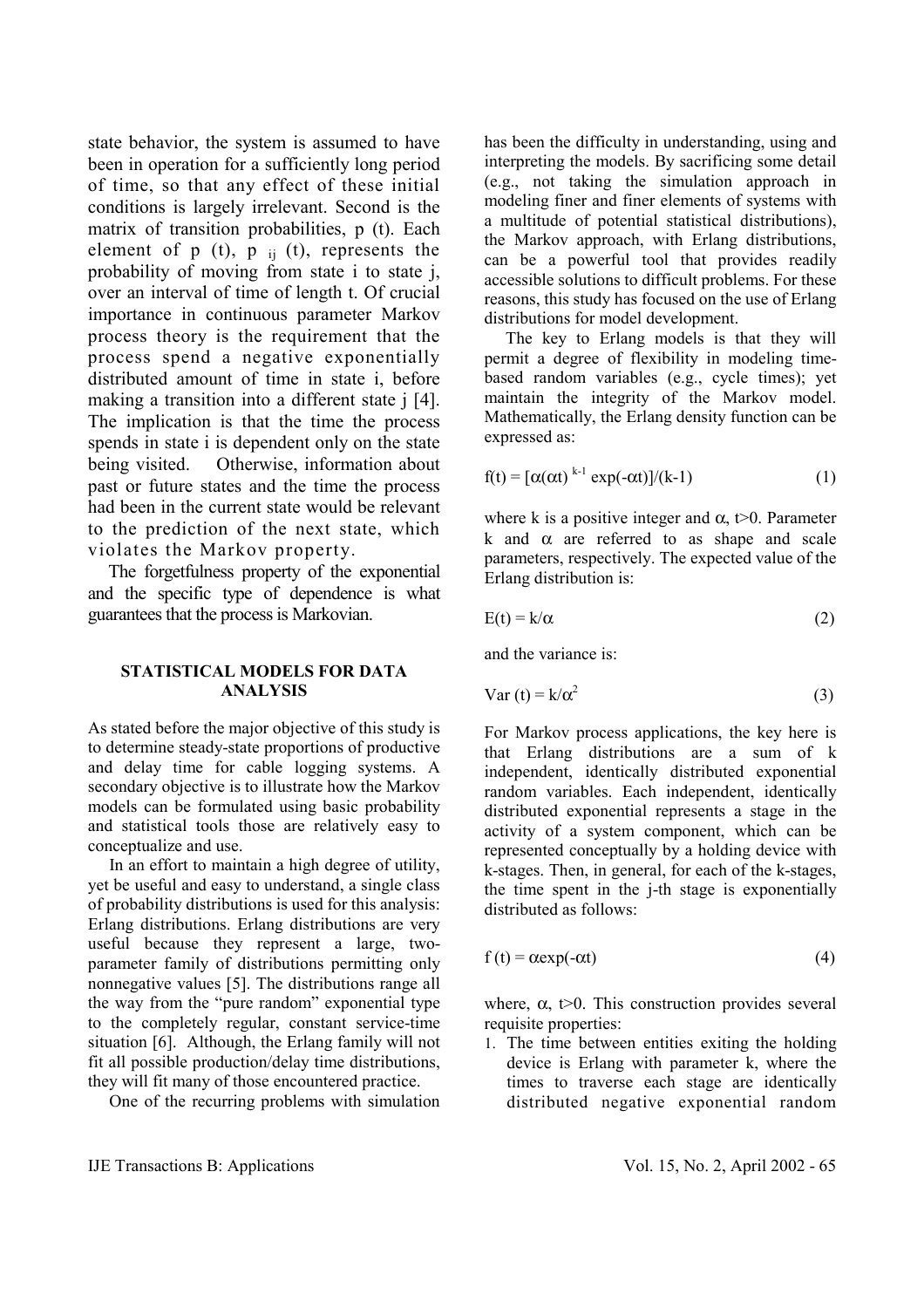variable, with scale parameter α. Although the time it takes to traverse the holding device is not exponential, the combination of kexponential stages can be considered the statistical equivalent for the purposes of the Markov model.

- 2. By permitting only 1 entity in the holding device at a time guarantees that the sequence of times between consecutive departures is one of independent random variables.
- 3. The time unit an entity departs the holding device depends only on what cell it is in, because of the forgetfulness property of the exponential distribution.
- 4. The concept of stages allows one to describe the movements of an entity in discrete terms.

## **SOLUTIONS OF THE MARKOV PROCESS MODEL**

It can be shown that a steady-state solution to the Markov process model can be determined from the following system of algebraic equations [7].

 $\pi\Omega = 0$  (5)

where  $\pi$  is a vector of steady-state probabilities and  $\Omega$  is referred to as the rate matrix or generator of the Markov process.

The elements of the rate matrix, P'  $_{ii}(t)$ 's, are the derivatives of the P  $_{ii}(t)$  evaluated at t=0. Knowing the P'<sub>ii</sub>(t)'s is equivalent to knowing  $P_{ii}(t)$ for every i, j, and  $t>0$ . The P'<sub>ii</sub>(t)'s are known as transition or instantaneous rates and depict the flow of probability between states of the process. For practical applications, the  $P'_{ii}(t)$ 's are what the analyst seeks and in the context of this study are always the scale parameter of the Erlang distribution for the activity in question.

**Rate Matrices** The rows of the rate matrix Ω are termed current states of the process, while the columns are termed future states [8]. These states are developed from the individual Erlang statistical models used in describing the time-based activities of a machine or person, where each stage of the Erlang model represents a state. The entries within the cells of the rate matrix, indexed by current and future states, represent the rate of change of probability between different states of the system [9].

 Placement of rates in the cells of the rate matrix is zero. For example, an entity with a simple nstage Erlang model can make transitions of the form; stage (n-2) to (n-1), but the instantaneous rate of transitions such as (n-3) to (n-1) is zero. This applies equally to simultaneous transition by two components of the process. This does not mean that such changes cannot occur; only that there rate of change of probability is zero.

 It is also assumed that once an entity exits the n-th stage of its Erlang model, it immediately reenters stage one of its Erlang model or enters a different Erlang model denoting a different activity. When constructing a rate matrix the following criteria must be adhered to:

- 1. All off-diagonal terms are positive or zero, and since they are not probabilities but rates of change of probability, they can be greater or less than 1.
- 2. The diagonal terms are all negative.
- 3. The diagonal terms are the negative of the sum of the positive terms on the same row, so that row sums are zero.

 Two very important theoretical results provide for a unique probability solution for the type of Markov model applied here: finite state space and irreducibility. Because timber-harvesting systems are configured with finite numbers of men and machines, obtaining finite state spaces does not pose a problem. Irreducibility is achieved when a positive probability exists of eventually entering any state j from any state i. In practice this condition is not difficult to meet and will be evident from the final structure of the rate matrix. With an irreducible Markov process the steady-state probabilities exist and always have the same value, irrespective of the initial probability distribution of the process. Further, with irreducibility and finite state space it is guaranteed that there exists exactly one solution for the steady-state probabilities. The steady-state probabilities are obtained by using matrix methods for solving the system of algebraic equations presented in Equation 5.

# **CASE STUDY**

The U. S. Forest Service made data for this case study available on 545 field cycles. This data was considered representative of outhaul distances; lateral yarding distances and turns volumes, so that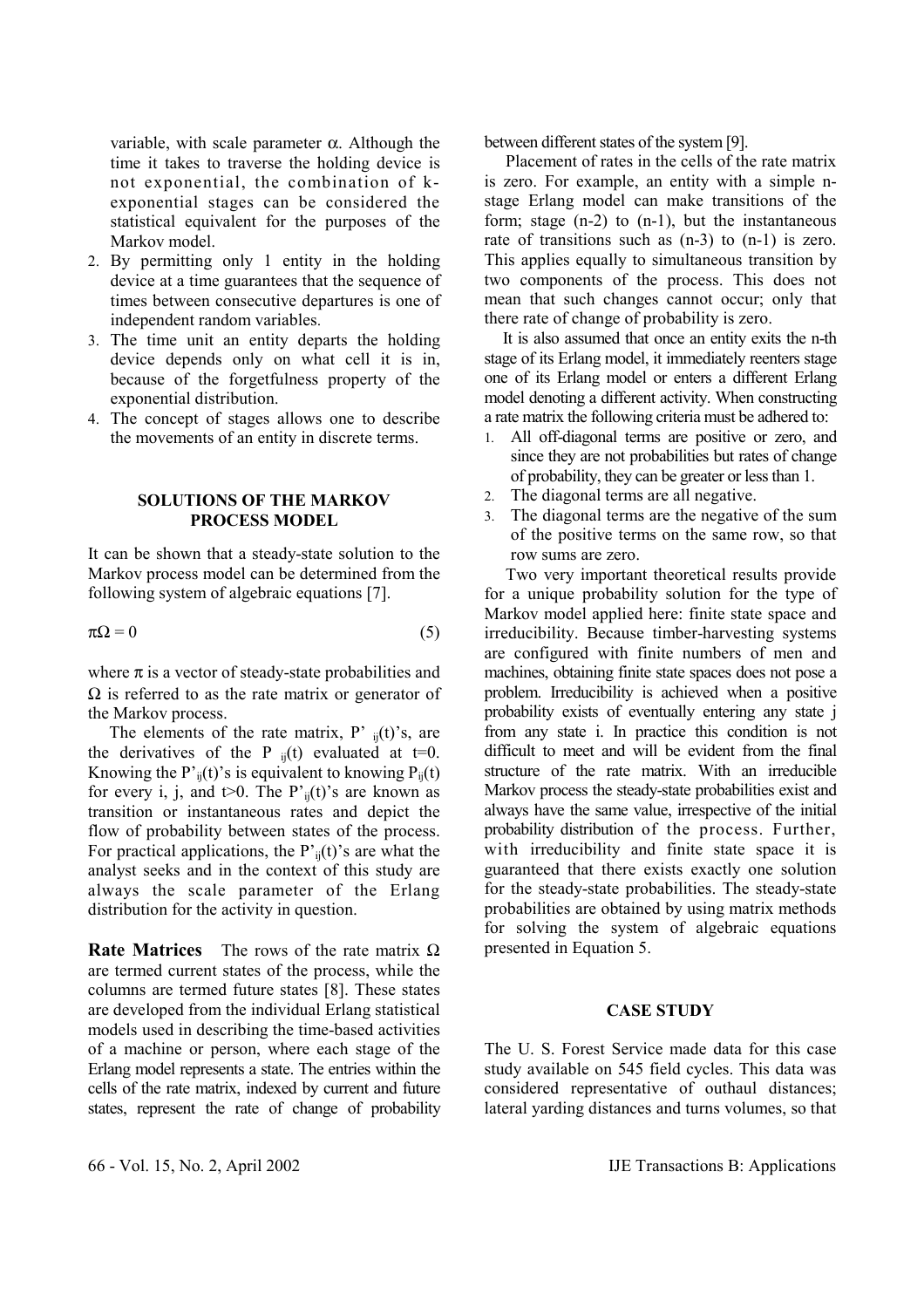cycle time was considered representative of times over a range of conditions. As such, cycle time was used as the performance variable of interest in the analysis.

**Productive Cycle Time Analysis** The mean delay free cycle time from the field data was 3.3 minutes with a standard deviation of 1.03 minutes, for the 545 cycles. Since Erlang distributions are a special case of gamma distributions, the first step in distribution fitting was to determine the maximum likelihood estimates of the shape and scale parameters. Since the shape parameter of a gamma is a real number and the Erlang shape parameter is integer, it was necessary to choose the best fitting Erlang from the next highest and next lowest integer based on the maximum likelihood fit of the gamma shape parameter. The distribution fitting analysis yielded a delay-free cycle time distribution with  $k = 10$  and  $\alpha = 2.932$ .

**Delay Time Distributions** Eleven different delays were identified in the course of the field studies, including: hang-ups, carriage delays (move stop and hit stop), mainline/choker delays (tangled, mainline, wait on skidder, slipped choker), and nonproductive carriage/line delays (broken mainline, loose hydraulic hose, fix hydraulic lines, fix stop, miscellaneous). Because of lack of data in several delay type categories, it was necessary to combine similar delays into more broadly defined groups. As a result, four groupings of delays were recognized and each group fit to an Erlang distribution (Table 1).

 The summary statistics, from the field observations for each delay type are as shown in Table 2. Data in each delay grouping were fit to Erlang distributions using the same procedure outlined for delay-free cycle time. The resulting fits and their respective shape and scale parameters are summarized in Table 3.

 With the fitted Erlang distributions it is now possible to describe productive and delay time within the Markov process context, by utilizing the concept of k-stage for each Erlang, where each stage is an independent and identically distributed exponential random variable with scale parameter α. For example, productive time be conceptualized as 10 discrete stages, each requiring a random residence time equal to an exponential random variable with scale parameter  $\alpha$  = 2.891.

| Delay<br>Type | Delays Included                                                                             | Number of<br>Observations |
|---------------|---------------------------------------------------------------------------------------------|---------------------------|
|               | Hang-ups                                                                                    | 75                        |
| 2             | Move stop, hit stop,<br>tangled mainline,<br>slipped choker                                 | 102                       |
| 3             | Wait on Skidder                                                                             | 70                        |
| 4             | Broken mainline,<br>Loose hydraulic hose,<br>Fix hydraulic line, Fix<br>stop, Miscellaneous | 36                        |

**TABLE 2. The Summary Statistics For Each Delay Type.** 

| Delay<br>type | Mean (min.) | Standard deviation<br>(min.) |
|---------------|-------------|------------------------------|
|               | 3.84        | 3.54                         |
|               | 2.12        | 1.40                         |
|               | 1.95        | 1.30                         |
|               |             | 10.20                        |

**TABLE 3. The Summary of Shape and Scale Parameters.** 

| Delay Type |       |
|------------|-------|
|            | 0.260 |
|            | 1.405 |
|            | 1.020 |
|            | 0.125 |

**Developing the Rate Matrix For Case Study** The first consideration is defining the current and future state of the rate matrix. For the productive time component of the system there are 10 current and 10 future state that the system can occupy, as defined by the  $k = 10$  Erlang model. For descriptive purposes, the state descriptor of the productive component will be defined as  $\{p_i\}$ , where  $i = 1, 2, 3, \ldots, 10$ , denoting the Erlang stages of the productive cycle time model.

 There are four different delay types that the system can encounter, with a total of seven exponential stages. If only one delay occurred on any given cycle a 17x 17 rate matrix could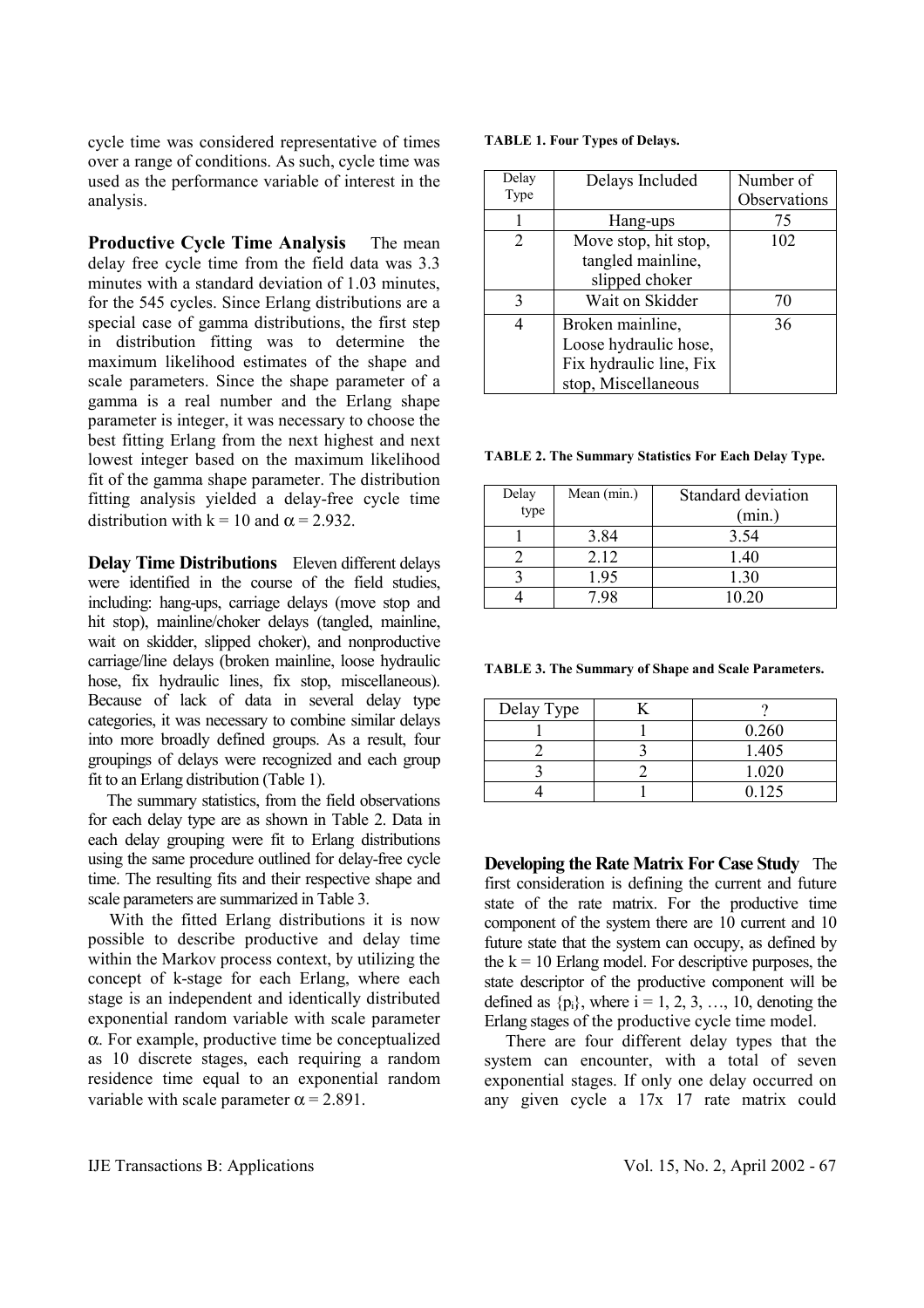characterize the system. However, multiple delays can occur on individual cycles, as evidenced by the field data. In fact, the data indicated that up to three of the different delays could occur on a given cycle, so that the possibility of multiple delays must be incorporated into the rate matrix. It is important to note that while multiple delays of a specific type may be possible on a given cycle, the data was based on the total time spent in that delay for each cycle, so that once a delay type occurs it cannot occur again on that cycle. It is also recognized that any delay type could occur in any cycle with any other delay type. For purposes of modeling, the order of occurrence for delays does not affect the basic structure of the rate matrix. It simply means that once a procedure is assumed for ordering multiple delays, that procedure must remain consistent throughout.

 The additional delay types, based on combination of the 4 original delay types are enumerated for two delays in a cycle (Table 4). For 3 delays in a cycle the combinations are given in Table 5.

 In light of multiple delays occurring on any given cycle, the following generalized state descriptor was used to characterize the possible delay states of the system:

 ${N_i, D_i, E_k}$ 

where,

 $N_i$  = the number of delays occurring in a cycle, i  $=1, 2,$  or 3,

 $D_i$  = the type of delay occurring,  $j = 1, 2, ..., 13, 14$  $E_k$  = the k-th Erlang stage for the j-th delay type/sequence.

With this specification, it is possible to enumerate all states of the system. For example, state (2,5,1) denotes that 2 delays occurred in a cycle and the system is in delay type 5 (i.e., delay types 1 and 2 combined) and stage 1 of that delay sequence. The entire system can be described with 59 states, yielding a rate matrix 59x59. Since the possible transitions from a current state to future states are limited, the rate matrix will contain a large proportion of cells with zeroes as entries. Two additional pieces of information are required to complete development of the rate matrix:

1. The probability that none, one, two or three delays occur on any given cycle.

|  | TABLE 4. Combination of the Four Original Delay Types. |  |  |  |  |
|--|--------------------------------------------------------|--|--|--|--|
|--|--------------------------------------------------------|--|--|--|--|

| Delay type | Delays included |
|------------|-----------------|
|            | Type 1 and 2    |
|            | Type 1 and 3    |
|            | Type 1 and 4    |
|            | Type 2 and 3    |
|            | Type 2 and 4    |
|            | Type 3 and 4    |

**TABLE 5. The Combinations For 3 Delays.** 

| Delay type     | Delays included       |
|----------------|-----------------------|
|                | Type $1, 2$ , and $3$ |
| 12             | Type $1, 2$ , and $4$ |
| $\overline{1}$ | Type $1, 3$ , and $4$ |
| Δ              | Type $2, 3$ , and $4$ |

2. The probability of a given delay type or combination of delay types occurring.

 These needs were developed directly from the raw data on cycle times and the occurrence of multiple delays and the different delay types. The probability of delays occurring was:

 $Pr[No$  delay $] = 0.571$  $Pr[One delay] = 0.334$  $Pr[Two delays] = 0.088$  $Pr[Three delays] = 0.004$ 

 The probability of a specific delay type occurring on any given cycle was:

Pr[Delay type  $1$ ] = 0.256 Pr[Delay type  $2$ ] = 0.359  $Pr[Delay type 3] = 0.242$  $Pr[Delay type 4] = 0.141$ 

When two or three delays occur in a cycle it is necessary to know the probability of the various combination of delays. For example, when two delays occur, what is the probability that they are delay type one delay type two. Again, this information was determined from the field data as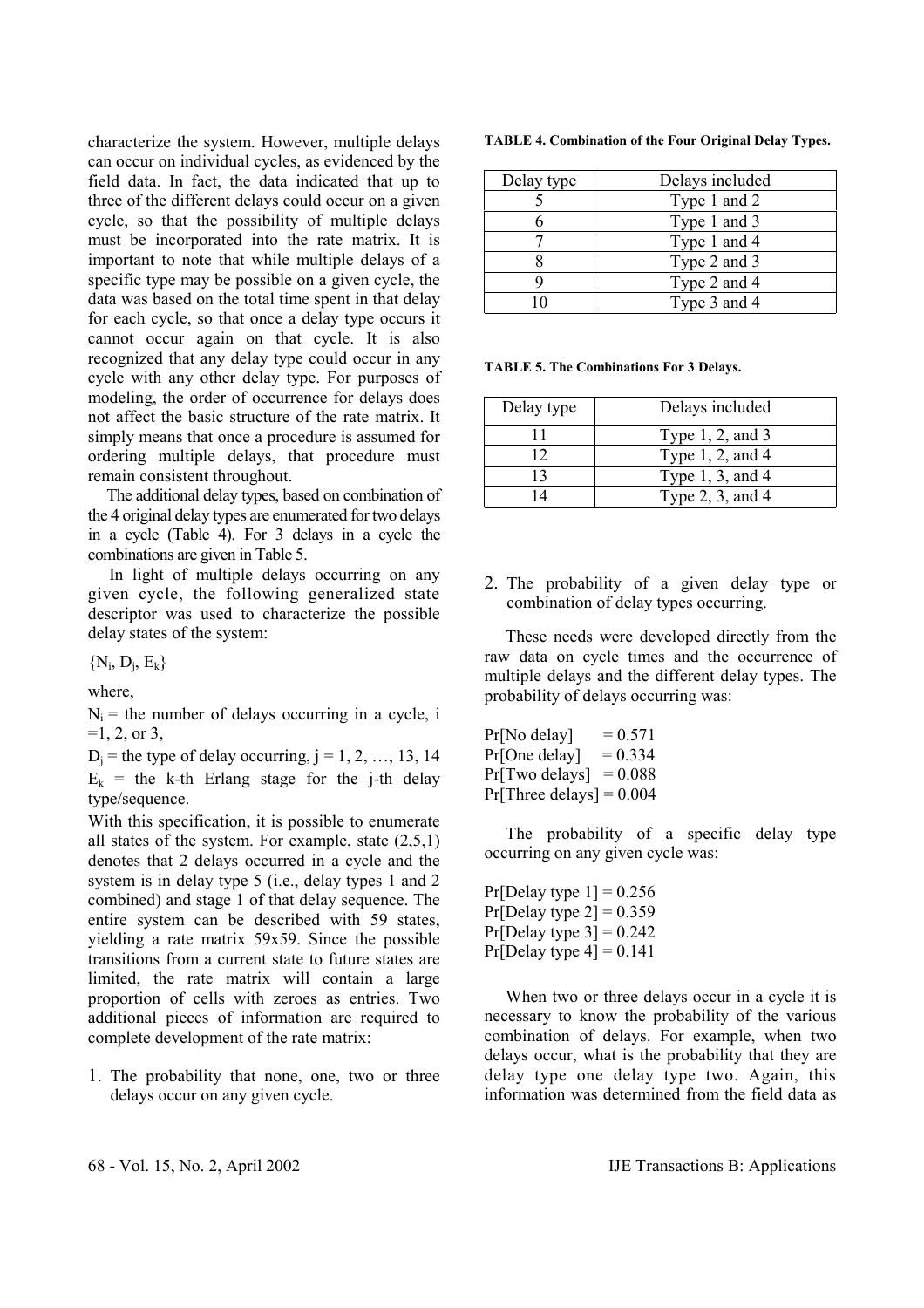follows for two delays:

Pr[Delay type  $5$ ] = Pr[Delay types 1 and  $2$ ] = 0.2385 Pr[Delay type  $6$ ] = Pr[Delay types 1 and  $3$ ] = 0.2170 Pr[Delay type  $7$ ] = Pr[Delay types 1 and  $4$ ] = 0.1300 Pr[Delay type  $8$ ] = Pr[Delay types 2 and  $3$ ] = 0.3050 Pr[Delay type  $9$ ] = Pr[Delay types 2 and  $4$ ] = 0.0545 Pr[Delay type  $10$ ] = Pr[Delay types 3 and  $4$ ] = 0.0430

 In the case of three delays, the field data lacked sufficient numbers of observations to develop reasonable estimates of the probabilities. Therefore, it was assumed that the probability for any of three delays types occurring on the same cycle were equal, as follows:

Pr[Delay type  $11$ ] = Pr[Delay types 1, 2, and  $3$ ] = 0.245 Pr[Delay type  $12$ ] = Pr[Delay types 1, 2, and  $4$ ] = 0.245 Pr[Delay type  $13$ ] = Pr[Delay types 1, 3, and  $4$ ] = 0.245 Pr[Delay type  $14$ ] = Pr[Delay types 2, 3, and  $4$ ] = 0.245

 Figure 1 contains the complete rate matrix for the case study. The first 10 rows and columns are the productive states of the system  $(p_1 - p_{10})$ . Of key importance is row 10 of the rate matrix. This row represents the final stage of the Erlang productive cycle time model. It is at this point, when the system must make the transition out of the 10-th stage, that the system can reenter the productive cycle time model or enter one of the  ${N_i, D_i, E_k}$  delay states. Given that the Pr[No delay] =  $0.571$ , the system will reenter the productive cycle time model 57.1% of the time and will enter one of the delay sequences 42.90% of the time. However, since the entries in the rate matrix are rates of change of probability, the probability must be transformed to rates. Two properties of rate matrices, mentioned earlier, can be used to accomplish this:

- 1. Row sums of the rate matrix must be zero.
- 2. The diagonal terms (i.e., denotes cases where the system remains in the current state) are the negative of  $\alpha$  from the Erlang model.

In this particular case, the entry in  $\{p_{10}, p_1\}$  is – 2.942. Then, the rate of change for moving from p10 to p1 is calculated as 2.942 times the probability of no delay (0.5721), which equals 1.6821. This, then, becomes the entry in  $\{p_{10}, p_1\}$  of the rate matrix.

The rate matrix entries for moving into one of the

delay states are somewhat more difficult to calculate. The general procedure is to take the absolute value of the diagonal term (i.e., 2.941) times the probability of that one, two or three delays occurred (whichever case applies) times the probability of the particular delay type occurring. The procedure is best illustrated by using examples.

Assume that the next transition is to  ${p_{10, 1, 1, 1}}$ . The cell entry is then 2.941 times the probability of one delay (i.e., 0.335) times the probability of delay type 1 (i.e., 0.257), which equals 0.253. For the cases in which two delays occur the procedure is exactly the same. Assume that the next transition is to  ${p_{10, 2, 2, \dots}}$ 1). The entry in  $\{p_{10}, (2, 6, 1)\}\$ is 2.941 times the probability of two delays (i.e., 0.089) times the probability of delay type 6 (i.e., 0.217), which equals 0.570.

 Several additional items need clarified at this point. Once the system has move through a delay sequence, it always returns to  $p_1$  the first productive stage of the cycle. When the system must move through a multiple delay sequence, it is assumed for the sake of simplicity that the sequence begins with the lowest numbered delay type. Once the system moves through the stage of that delay it immediately enters the first stage of the next highest numbered delay type. For example if delay type 1 and 2 occur, it is assumed that the system moves through the Erlang stage of delay type 1 first, followed by the 3 stages of delay type 2. It would make no difference in the results if the sequence were reversed.

**Results Of The Case Study** The developed rate matrix used in equation (5) to solve for the steady state proportions of productive and delay time. Although the rate matrix is theoretically singular, it is possible to solve the system of equations by recalling that the steady-state probabilities must sum to one. Using this fact, solution of the system is handled by setting one row (or column) of the rate matrix to 1's and setting the appropriate right-hand side element of the zero vectors to a 1. The system was solved using the PROC MATRIX procedure in SAS and the resulting steady-state probabilities were:

 $Pr[S$ ystem was productive $] = 0.601$ Pr[System in delay type  $1$ ] = 0.106 Pr[System in delay type  $2$ ] = 0.075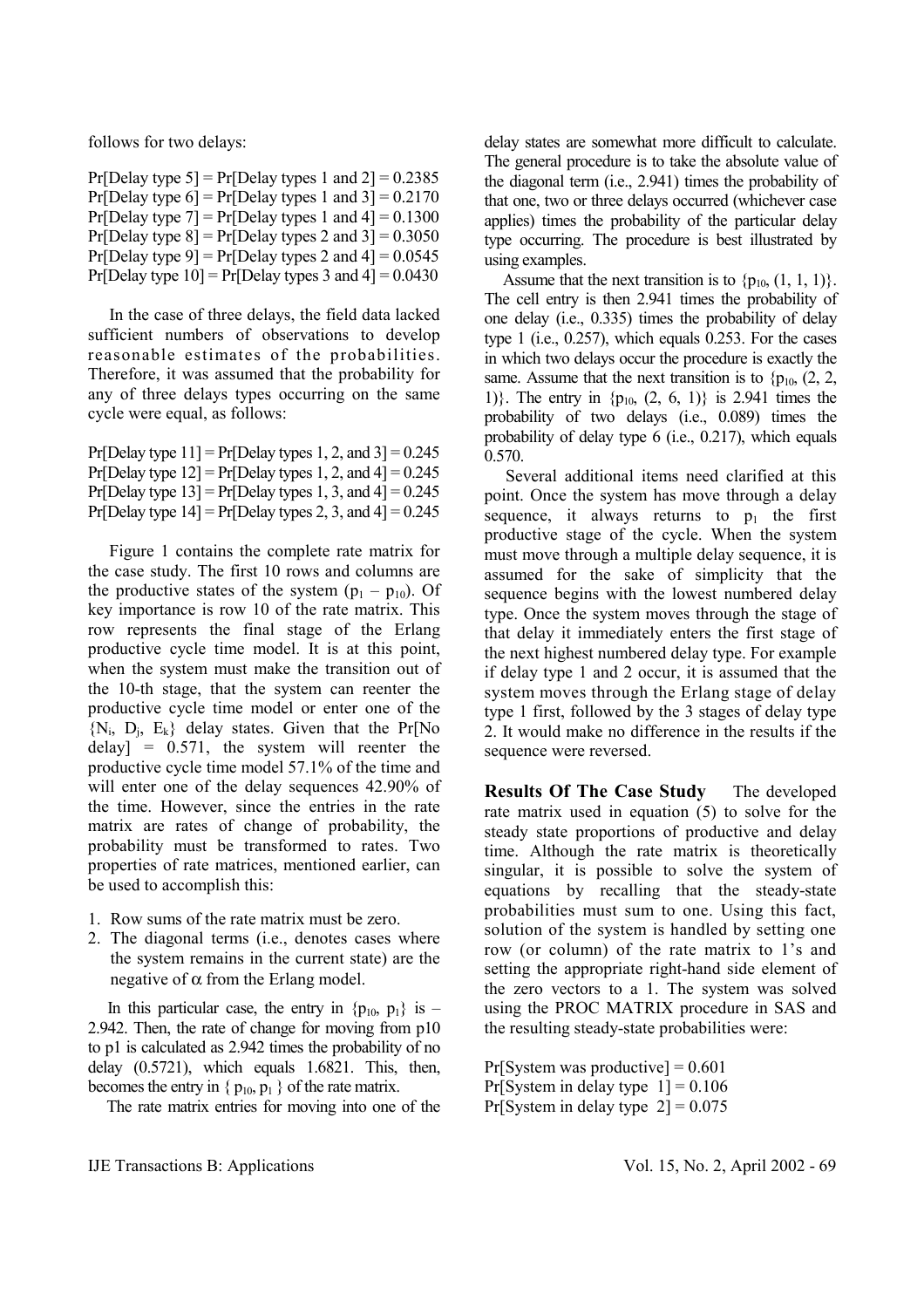

 $G = 0.253$ , H = 0.354, I = 0.240, J = 0.139, K = 0.063, L = 0.057, M 0.034, N = 0.08, P = 0.017, Q = 0.011 and R = 0.0025.

Pr[System in delay type  $3$ ] = 0.052 Pr[System in delay type  $4$ ] = 0.116

 These probabilities were determined by summing over all states for each delay type and for each of the productive states. That is, the steadystate probabilities for each of the 10 productive states were summed to obtain the proportion of total time spent in a productive mode of operation.

 Based on these results, the system was productive almost two-thirds of the time, while the remaining third was tied up in delay time, with hang-ups and miscellaneous delays occupying the majority of steady-state delay time. It is interesting to note that while the probability of miscellaneous delays was relatively low, it was more than offset by the distribution of time spent in a miscellaneous delay (as evidenced by the high average time) giving it the highest proportion of steady-state time.

 From a decision-making standpoint, it would appear that any system modifications to increase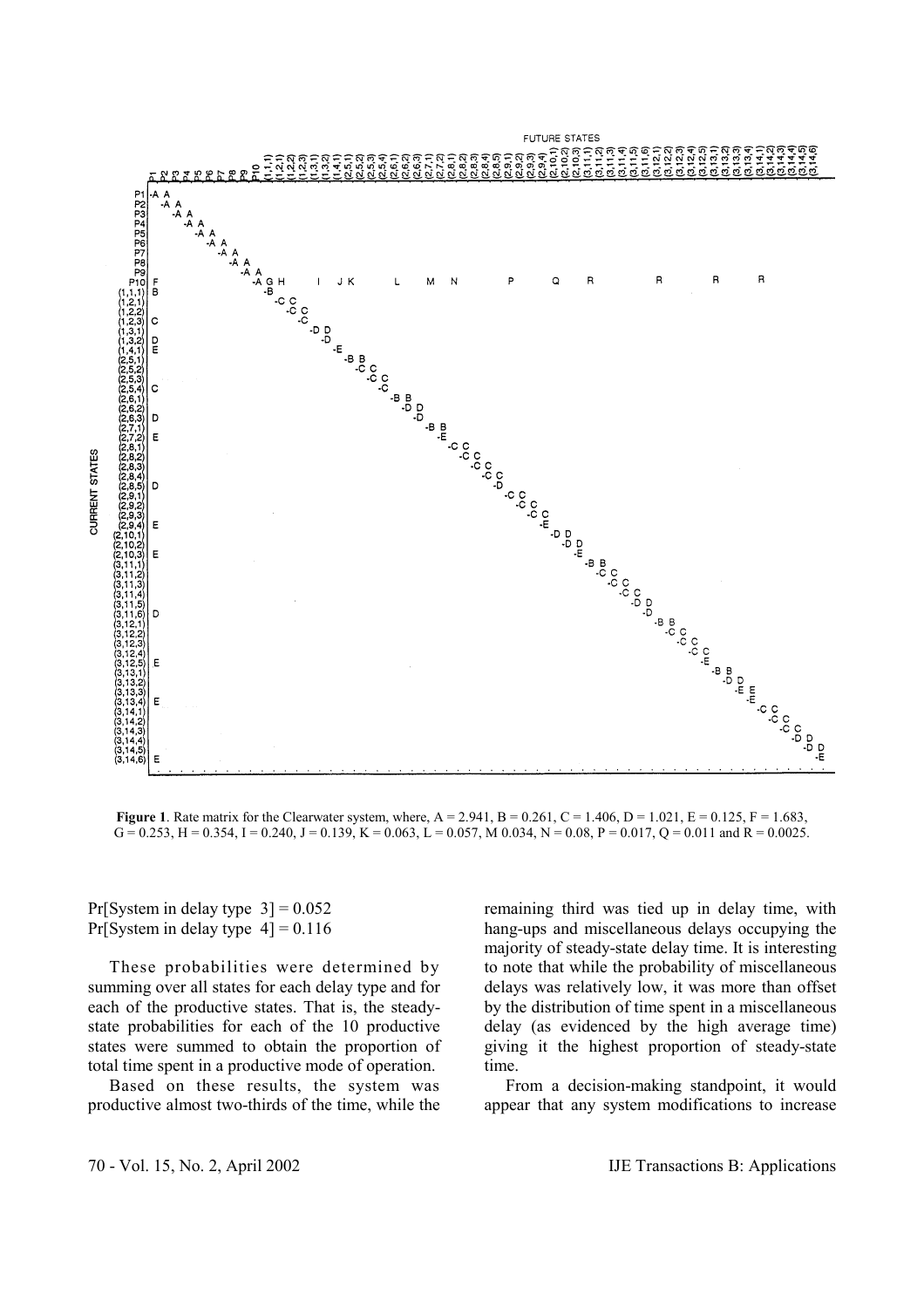productivity should initially focus on reducing the frequency of delays overall and to specifically focus on reducing the probability of hang-ups and miscellaneous delays.

 One feature of Markov process models is that they allow the analyst to test the effects of various system adjustments without having to first implement them on the job. For instance, suppose the logging contractor could alter the probabilities of delays occurring, through a change in the mode of operation, as follows:

 $Pr[No$  delay] = 0.651  $Pr[One delay] = 0.272$  $Pr[Two$  delays $] = 0.074$  $Pr[Three delays] = 0.003$ 

 The steady-state probabilities resulting from this modification were:

 $Pr[S$ ystem is productive] = 0.708 Pr[System in delay type  $1$ ] = 0.092 Pr[System in delay type  $2$ ] = 0.065 Pr[System in delay type  $3$ ] = 0.045 Pr[System in delay type  $4$ ] = 0.095

 In this case the percentage increase in the proportion of productive time (about 6.8%) may not be justified since it required a 13.6% increase in the probability that no delay occurred. The cost of reducing the occurrence of delays may be greater than the savings resulting from the increase in steady-state productive time. For the operator, actual implementation of this change or any other change must be considered in light of any additional cost associated with such changes and the impact on the overall financial performance of the operation.

 In making modifications, the operator or analyst can focus on two components of the system:

- 1. Reducing delay time for any given type of delay, which will alter the Erlang model of time-based activities for that delay.
- 2. Reduce the probability of occurrence of a delay type or the occurrence of delays in general, as illustrated in the above example.

 Either type of reduction should reduce the steady-state proportion of delay time for the system. A third alternative may be to increase the productivity of the system, which will alter the productive time Erlang distribution. However, speeding up production beyond the capability of the system may cause an inordinate increase in delay time and presumably increase costs beyond acceptable levels.

 The question, however, always remains: What is the most cost effective alternative available? Fortunately, the Markov model can be easily adapted to handle modifications in system components and to provide steady-state solutions to these modifications in a straightforward manner.

#### **SUMMARY**

This study was designed to illustrate the use of Markov process theory to the analysis of steadystate proportions of production and delay time of cable logging systems. The study was successful in that a stochastic model was developed and steadystate results were generated for each system. Of at least equal importance was the demonstration that stochastic models are viable tools for timber harvesting systems analysis.

 A relatively elementary Markov process model that is both powerful and relatively easy to use was adapted to a relatively complex logging system. Yet, utilization of this model requires only elementary statistical tools for fitting Erlang distributions, some basic understanding of probability, and basic matrix algebra to solve systems of simultaneous algebraic equations. Solution of the model provided stead-state results for the proportions of productive and delay time. It was also shown how flexible the model can be for investigating the effect of possible modifications to the system.

#### **REFERENCES**

- 1. Blinn, C. R., "The Economics of Integrating the Harvesting and Marketing of Eastern Hardwood Timber to Achieve Increased Profitability", Ph.D. Dissertation, VA, (1996),.208p.
- 2. Clarke, A. B. and Disney, R. L., "Probability and Random Processes: A First Course with Applications", J. Wiley and Sons, Inc., New York, (1992), 325p.
- 3. Conover, W. J., "Practical Nonparametric Statistics", J. Wiley and Sons, New York, (1998), 495p.
- 4. Haan, C. T., "Statistical Methods in Hydrology", The Iowa State University Press, Ames, Iowa, (1995), 379p.